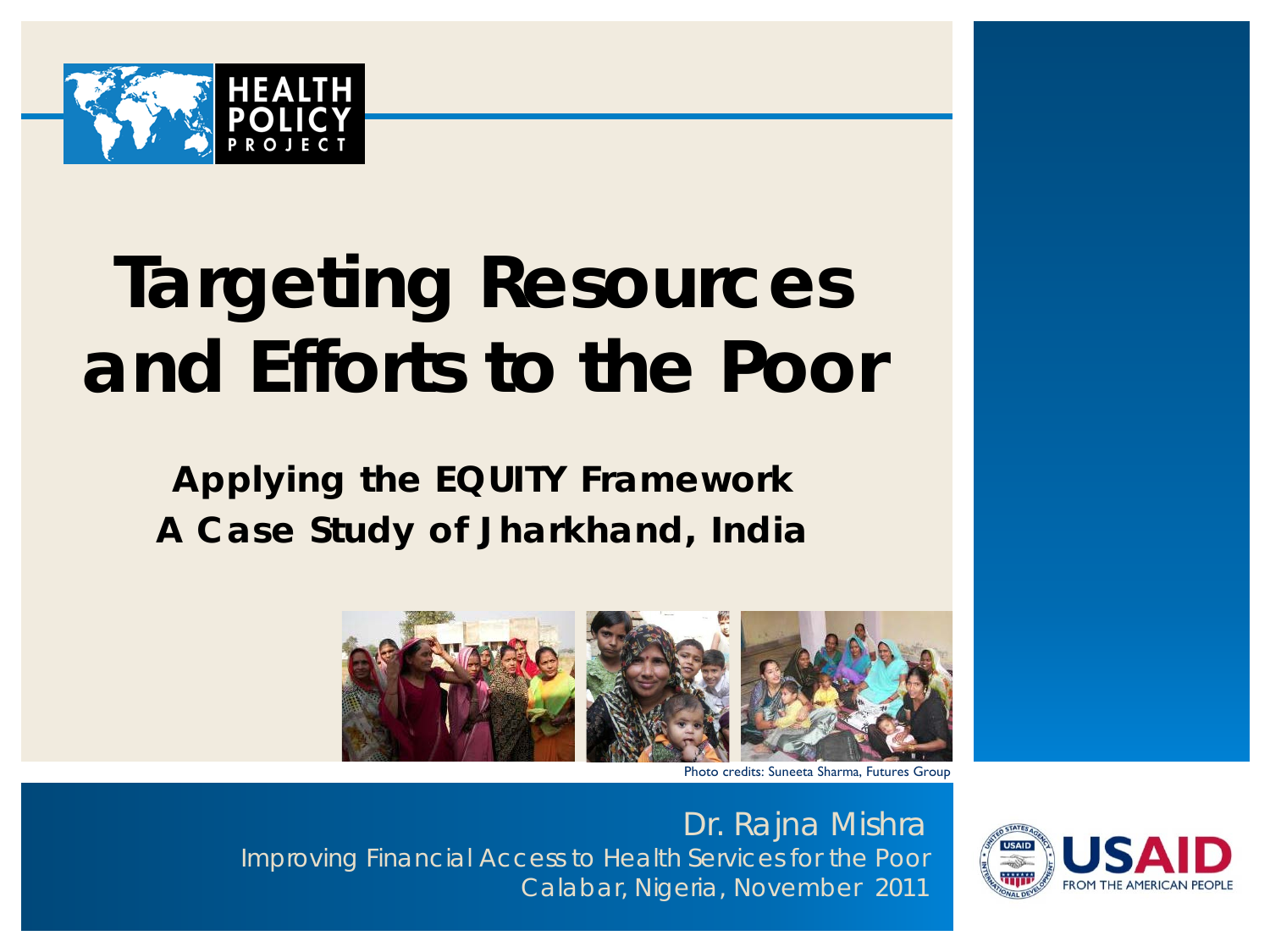## **Jharkhand: population of 33.97 million**

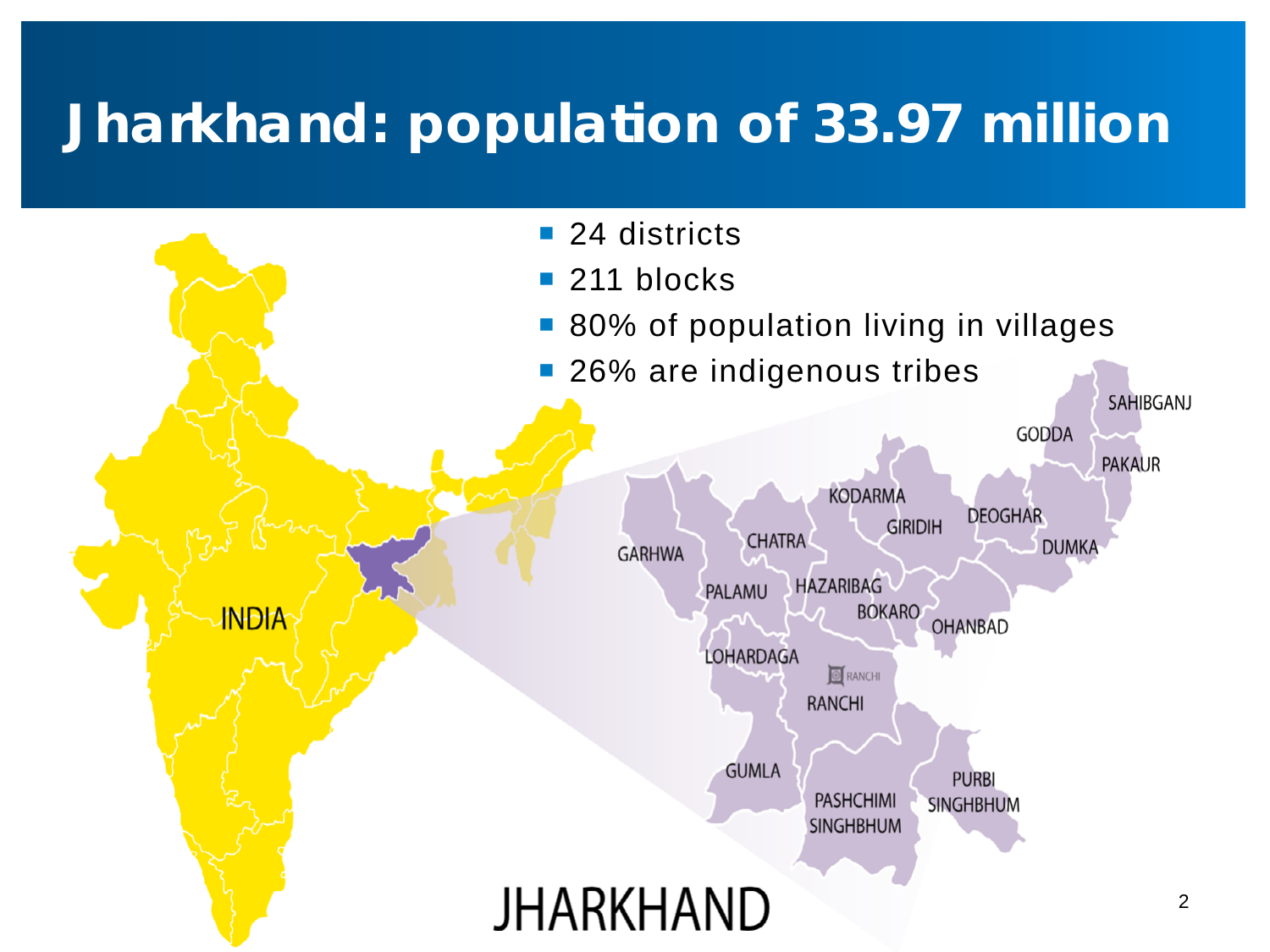### **Context: reproductive health situation**

- High maternal mortality ratio (278 per 100,000 live births as against 212, India)
- Infant mortality rate at 41 per 1,000 live births
- Total fertility rate is 3.2
- Contraceptive prevalence rate (CPR) low at 31% and use of modern spacing methods is only 6%
- Unmet need for FP is 35% (21% limiting) and (14% spacing)
- Only 9 % of women receive full antenatal care
- More than 80% of women deliver at home
- Only a little more than half the children receive full immunization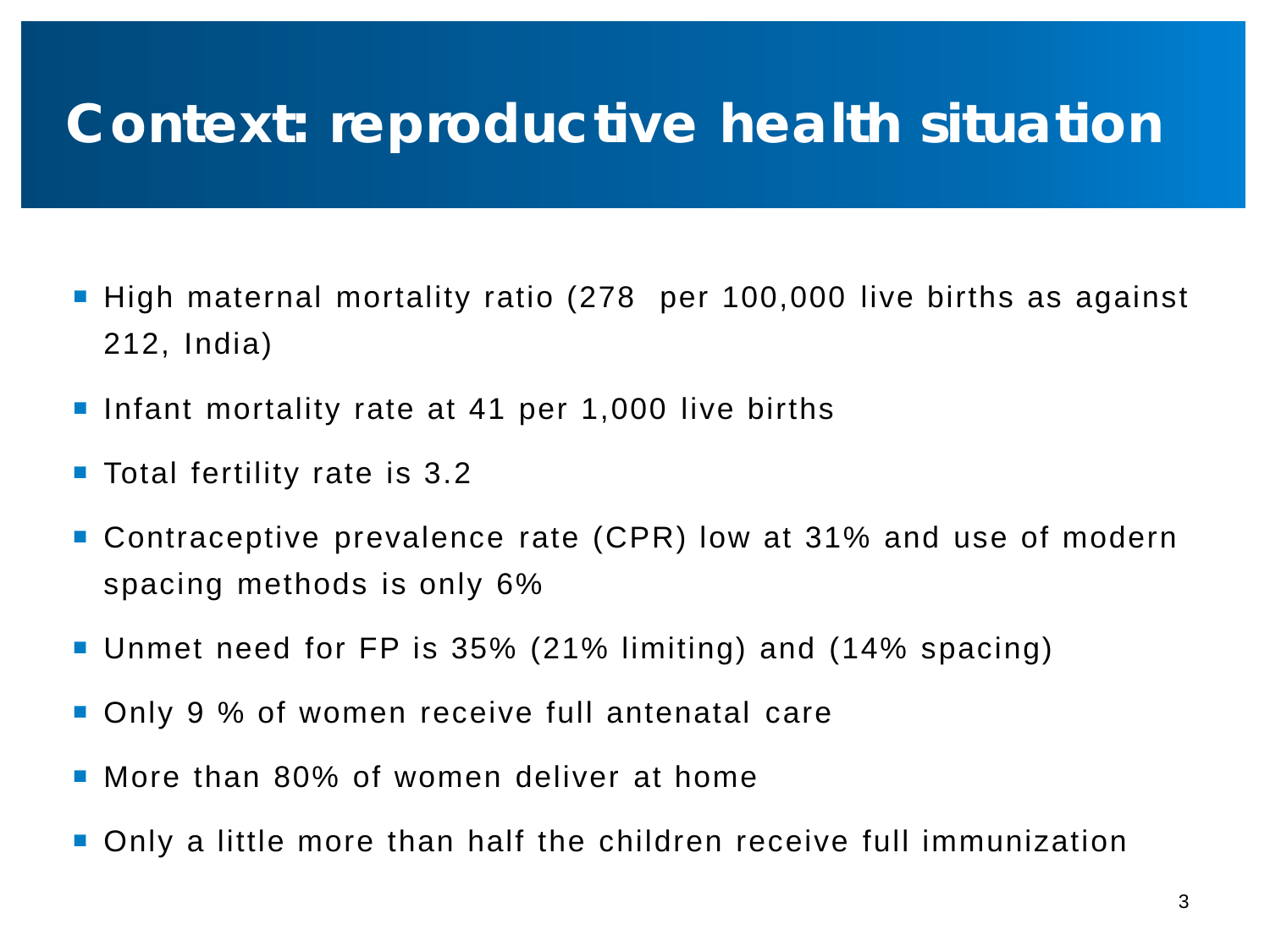### **EQUITY Framework**

**E**ngaging and empowering the poor

**Q**uantifying the level of inequality in healthcare use and health status

**U**nderstanding the barriers to access

**I**ntegrating equity goals, approaches, and indicators in policies, plans, and agendas

**T**argeting resources and efforts to the poor

Yielding public-private partnerships for equity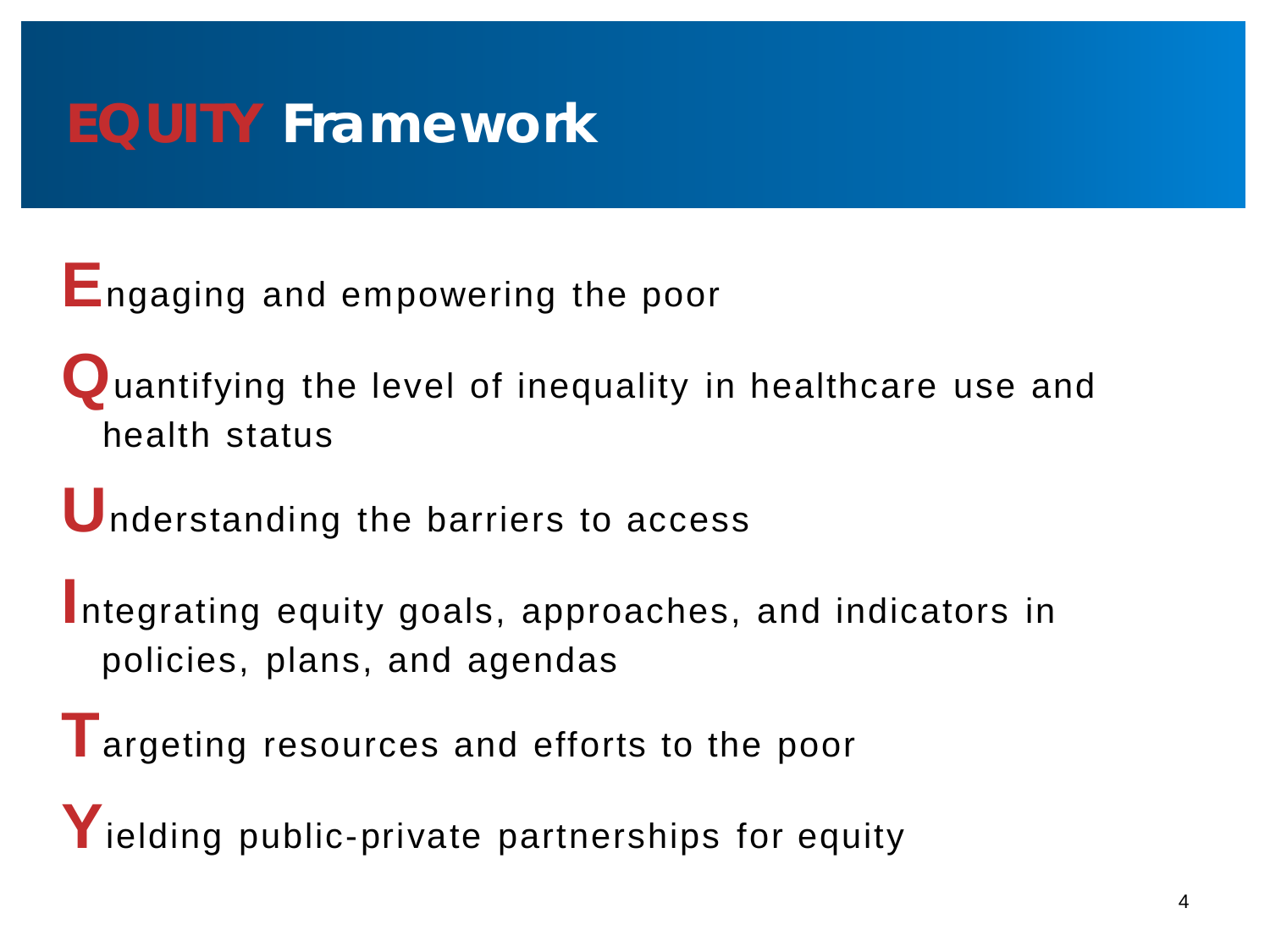### **EQUITY Framework**

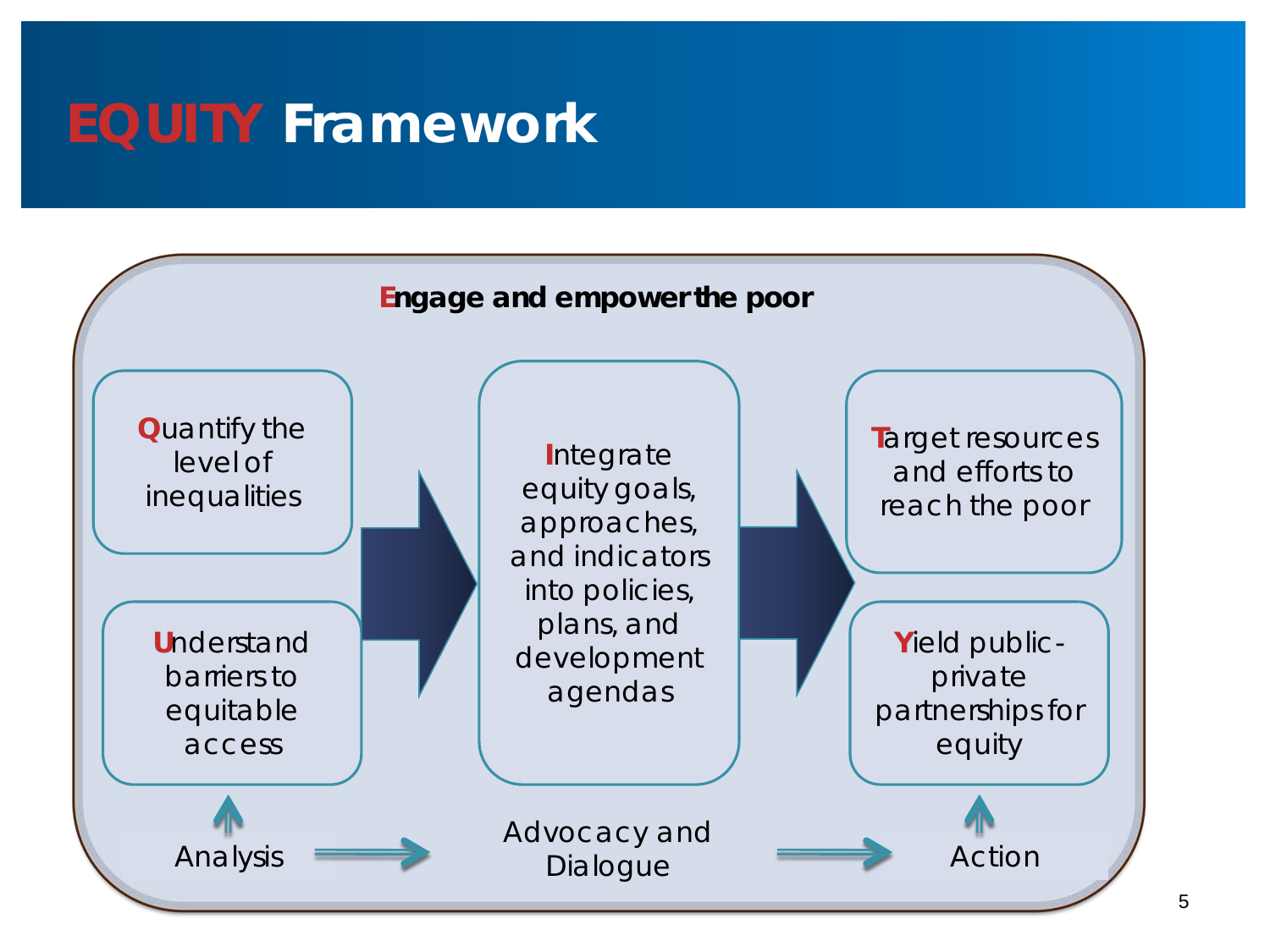## **E – Engaging and Empowering the Poor**

#### **Focus group discussions to engage the poor to**

- Gather and understand evidence on operational and implementation aspects of services
- **Understand the** barriers in accessing FP/RH services
- **Provide inputs on** strategies to reduce the barriers





Photo credits: Suneeta Sharma, Futures Group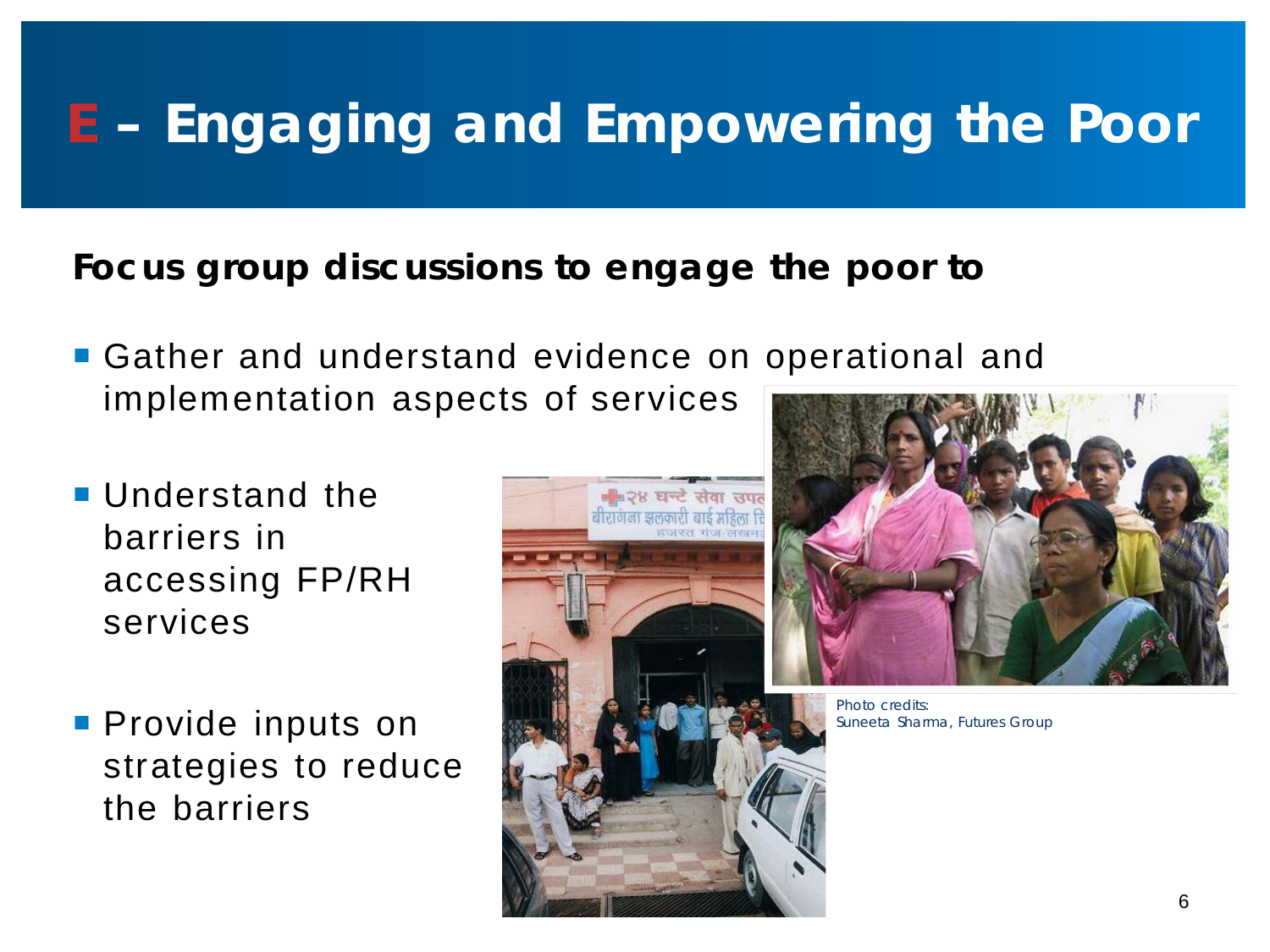## **Q– Quantifying the Level of Inequities**

**Poverty and Market Analysis for quantifying the levels of inequality in healthcare use and health status revealed:**

- **A** strong connection between caste, class, and poverty
- **Districts with large** concentrations of vulnerable populations showed lower use of contraception
- **Poor women showed unhealthy** intervals (less than one year) between births in rural areas



Photo credits: Health Policy Initiative, India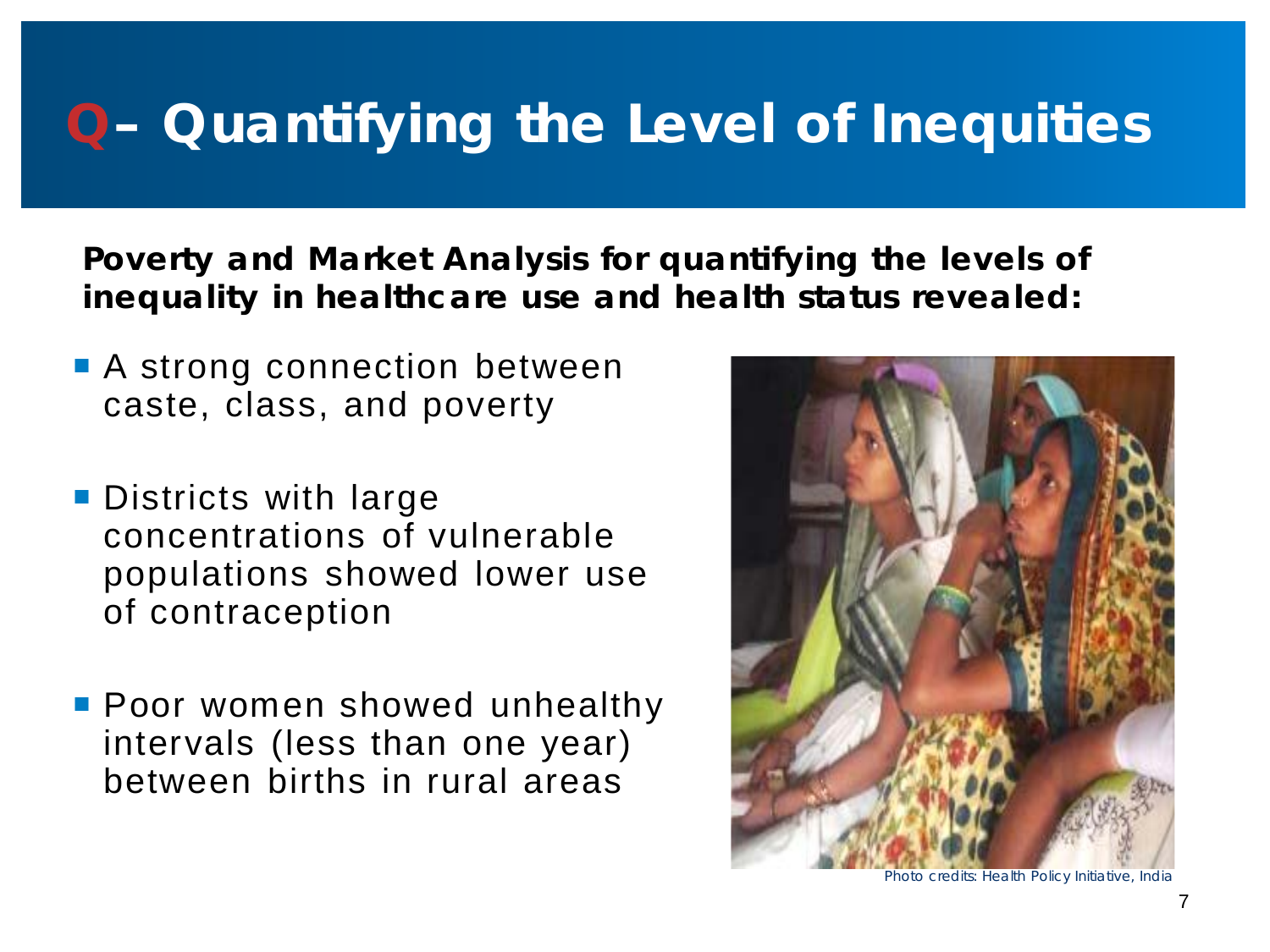## **Modern method use is much lower among the poor in the state**

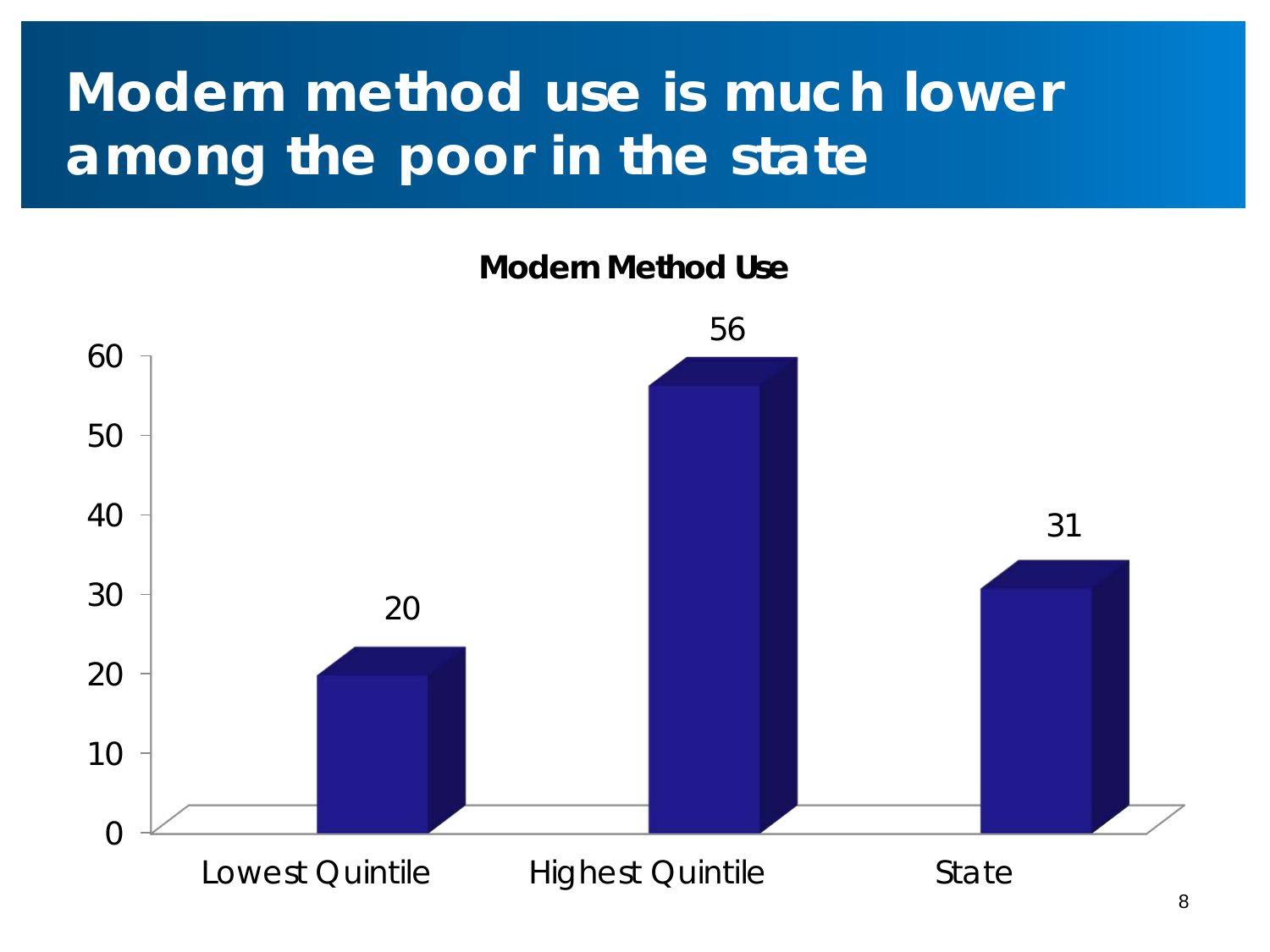### **The poor tend to use institutional delivery services much less than the better-off**



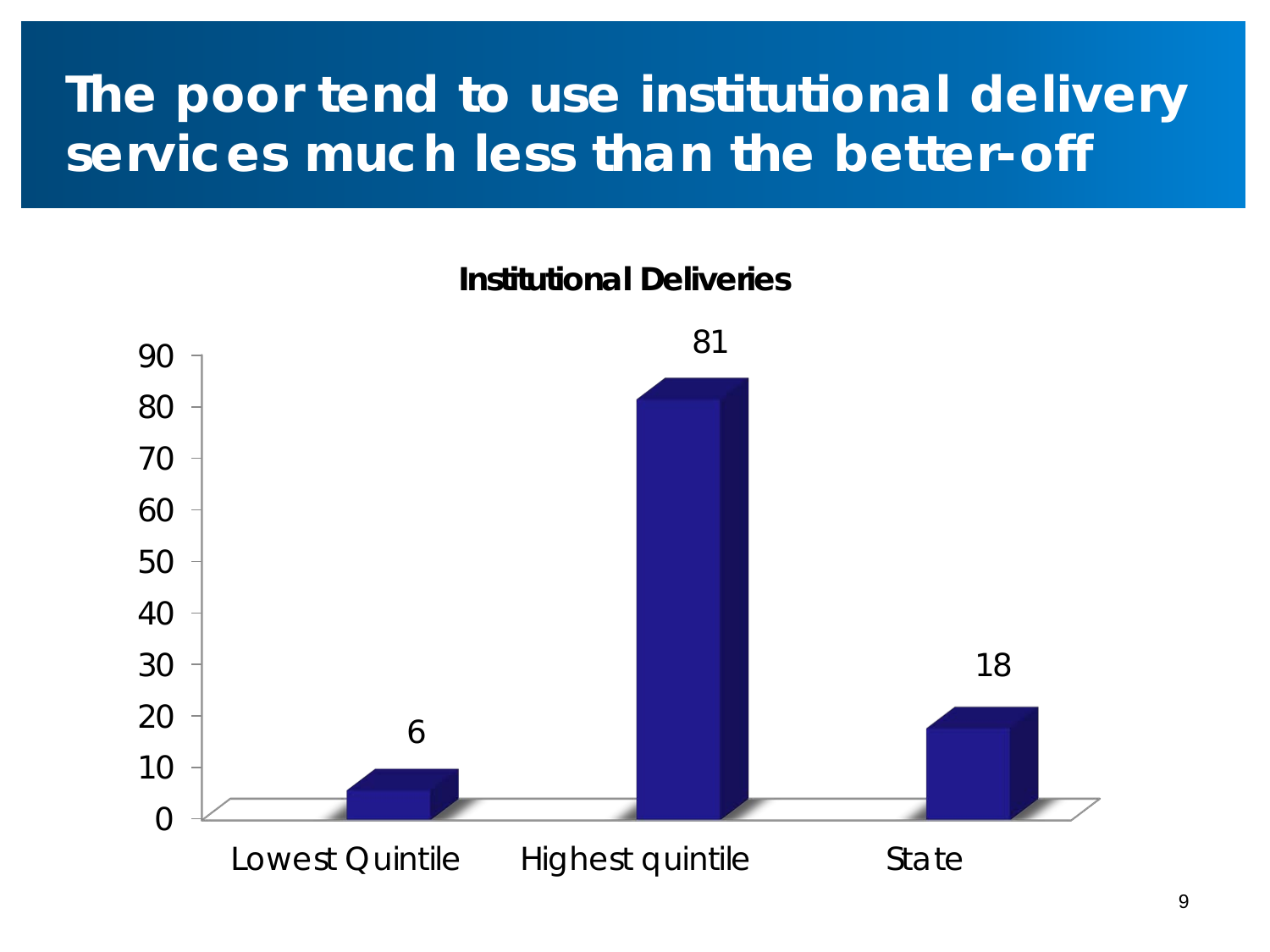## **Similarly, the unmet need for family planning is much higher among poor**

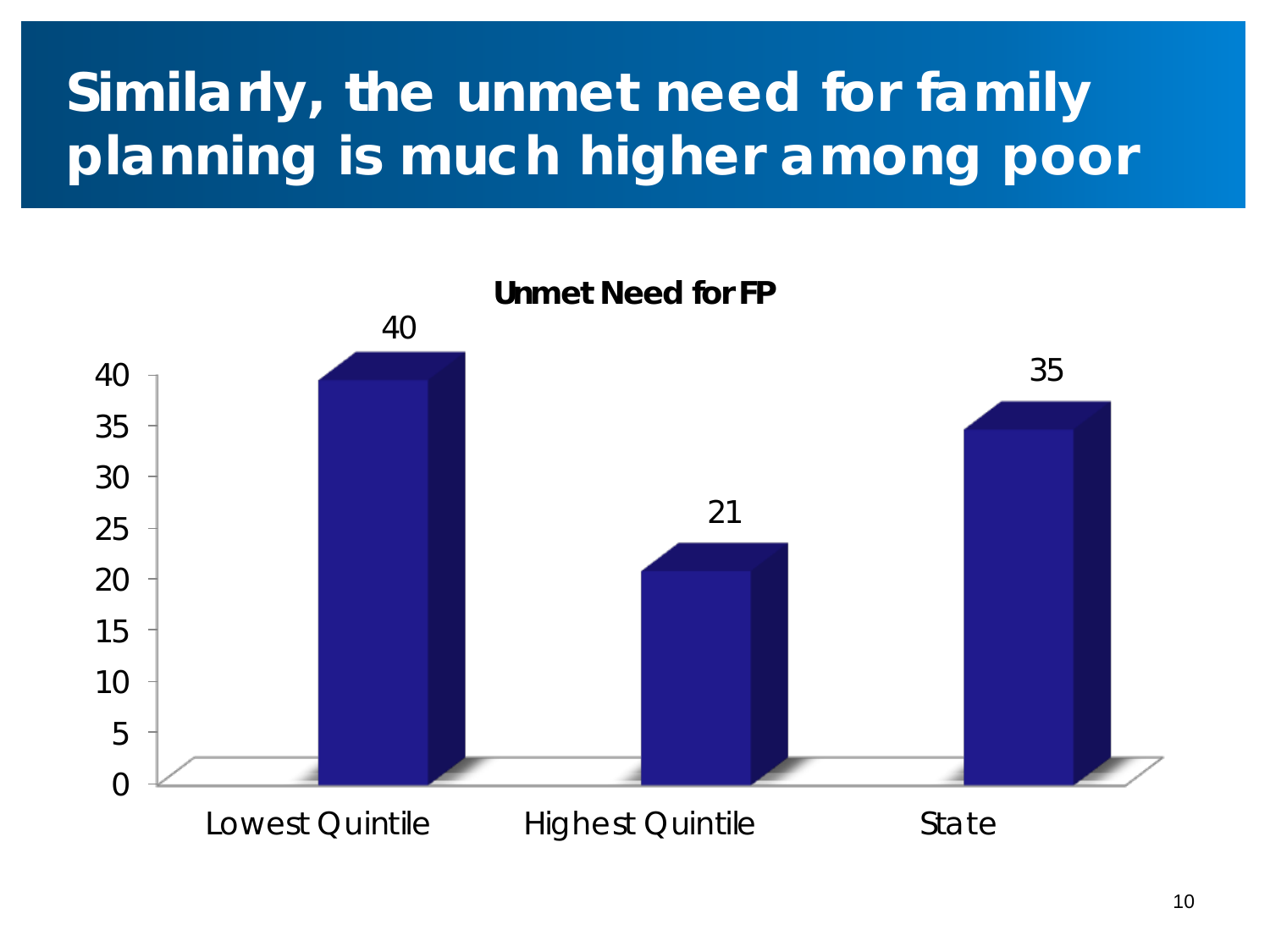## **Very few women in the lowest quintile receive complete antenatal care**

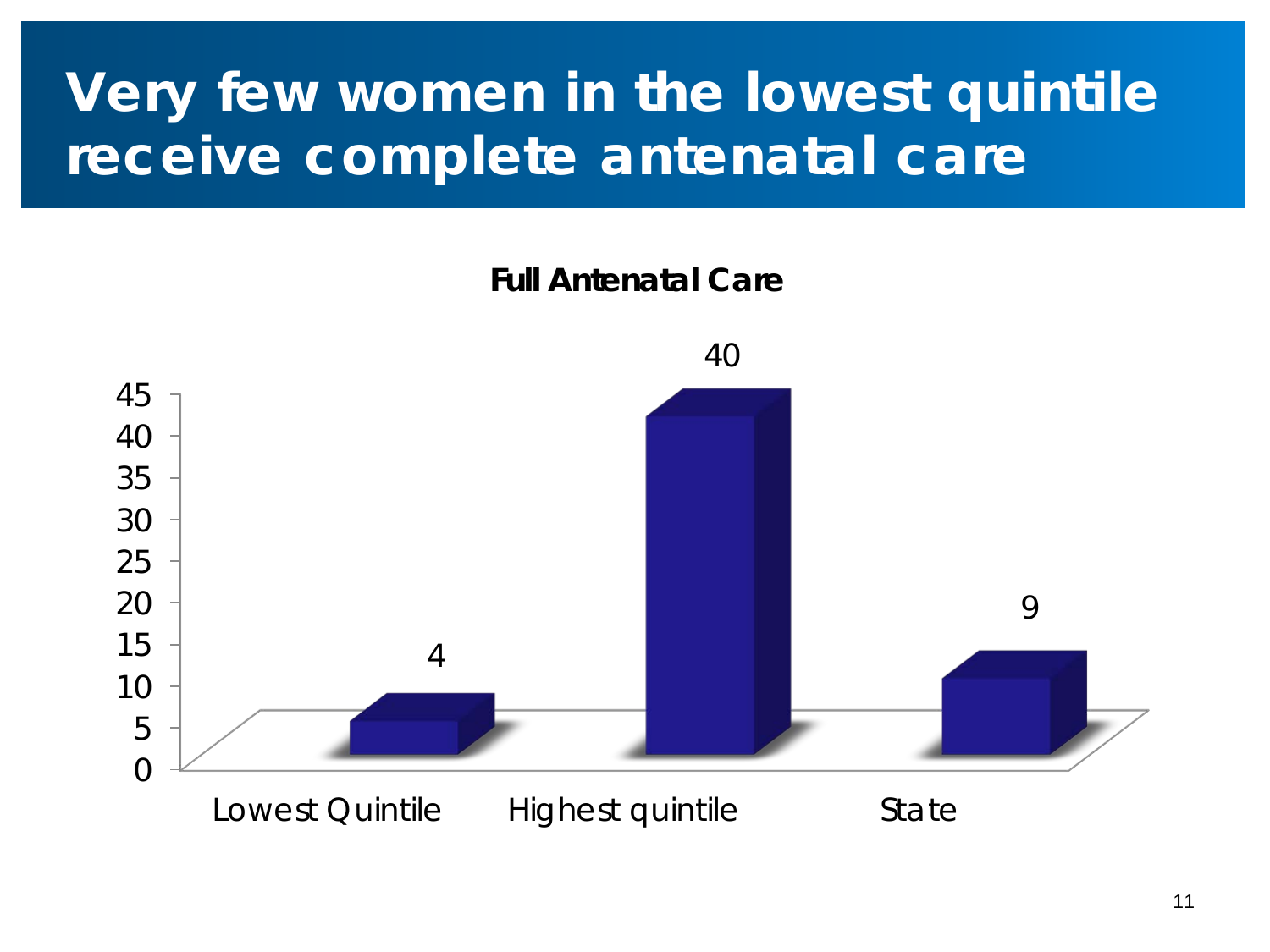### **U– Understanding the Barriers**

#### **Key Barriers**

- **Poverty, a barrier to accessing FP/RH services**
- **High illiteracy and lack of livelihood opportunities**
- **Socio-cultural and religious barriers** 
	- 38% women ages 15–19 years are married
	- 25% adolescents experience childbearing
- **Inadequate health facilities and human resources**
- **Inaccessibility to facilities due to dense forests**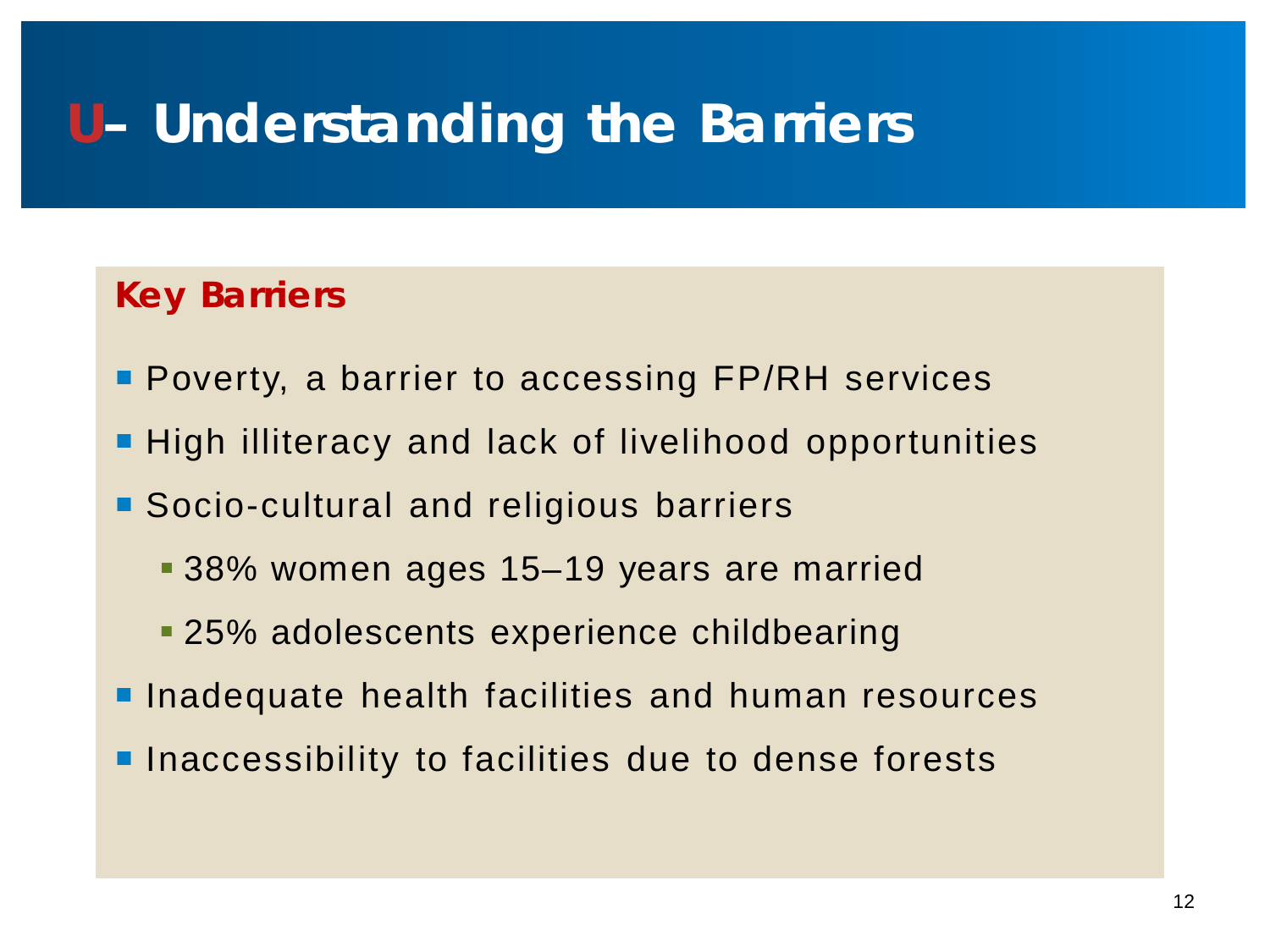## **I – Integrating Equity Goals in Policies and Plans**

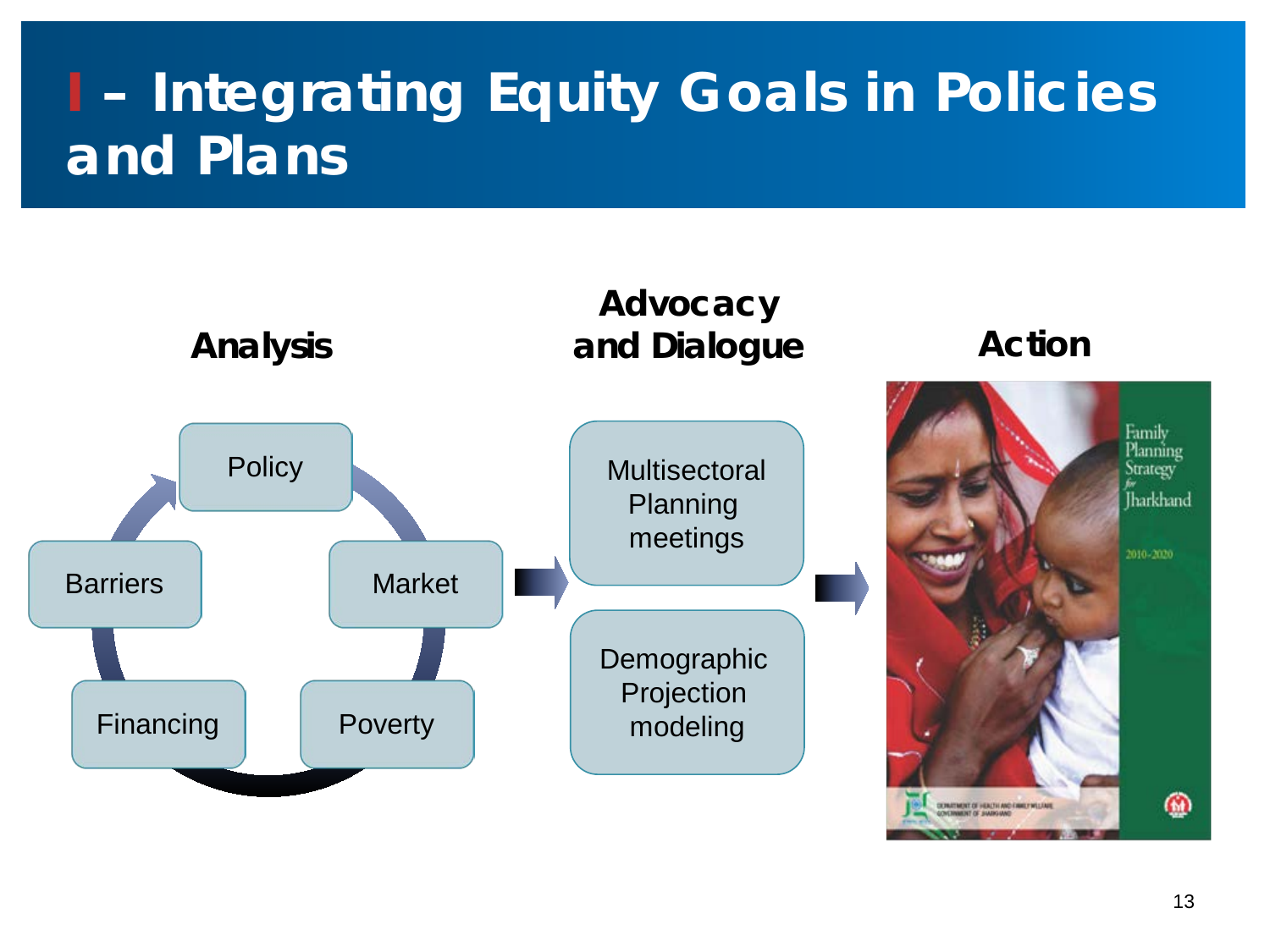## **Equity goals as set in FP Strategy 2010**

- **Reduction in total fertility rates from 3.2 to 2.1 by 2020**
- **Increase in contraceptive prevalence rate from 32 to 54** percent
- Specific goals to reach the poor and underserved
- Indigenous population from 22 percent (2007–08) to 50 percent (2020)
- Poorest/Poor from 24 percent (2007–08) to 52 percent (2020)
- Rural population from 28 percent (2007–08) to 53 percent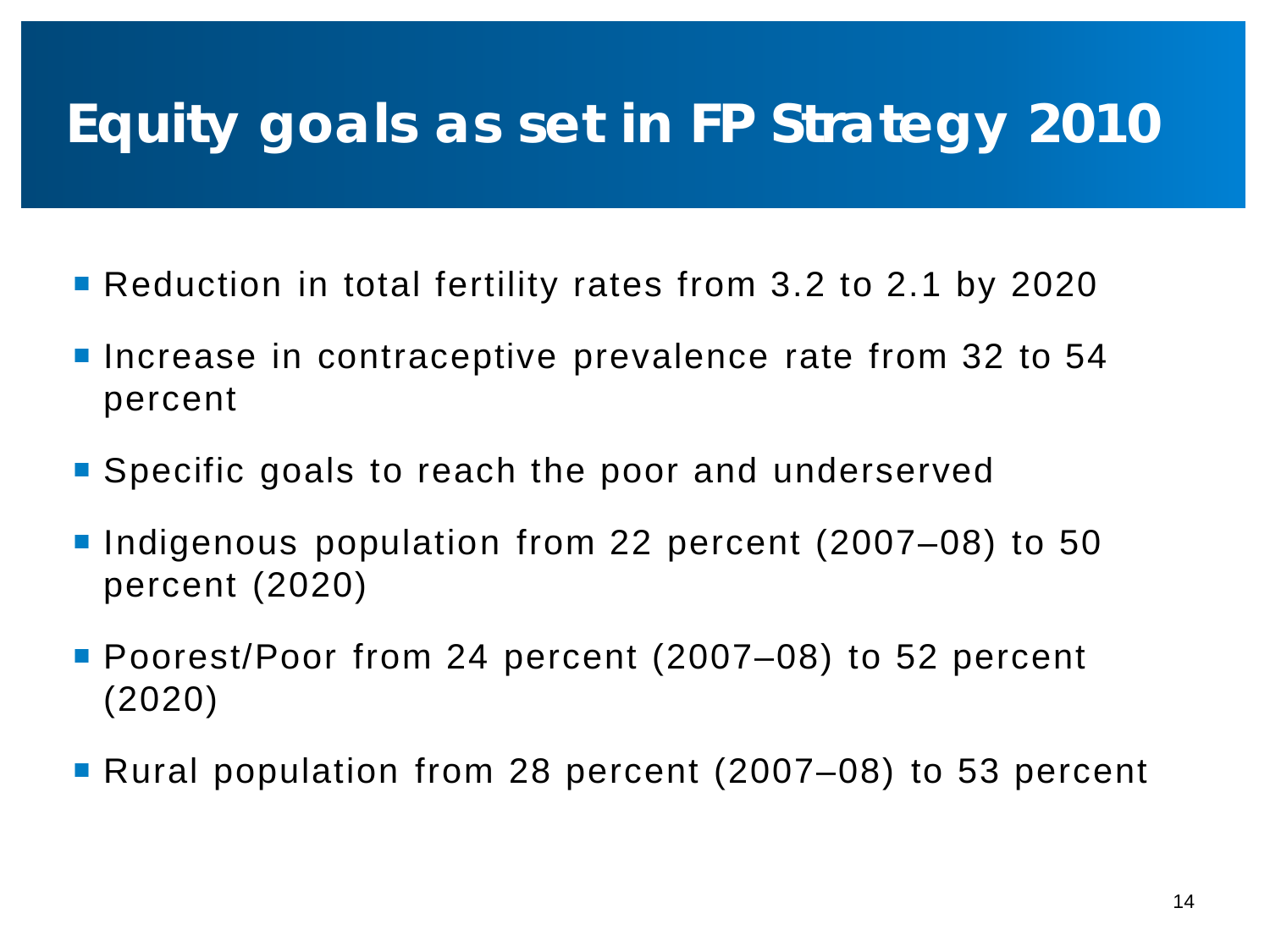## **T – Targeting Resources and Efforts for Poor**

- **Prioritization of districts** with poor indicators and higher marginalized populations
- **Implementation of demand**side financing mechanism such as **Voucher Scheme**, which aims to reduce inequities in reproductive healthcare by enabling access to services, while empowering the below poverty line population to choose their own provider

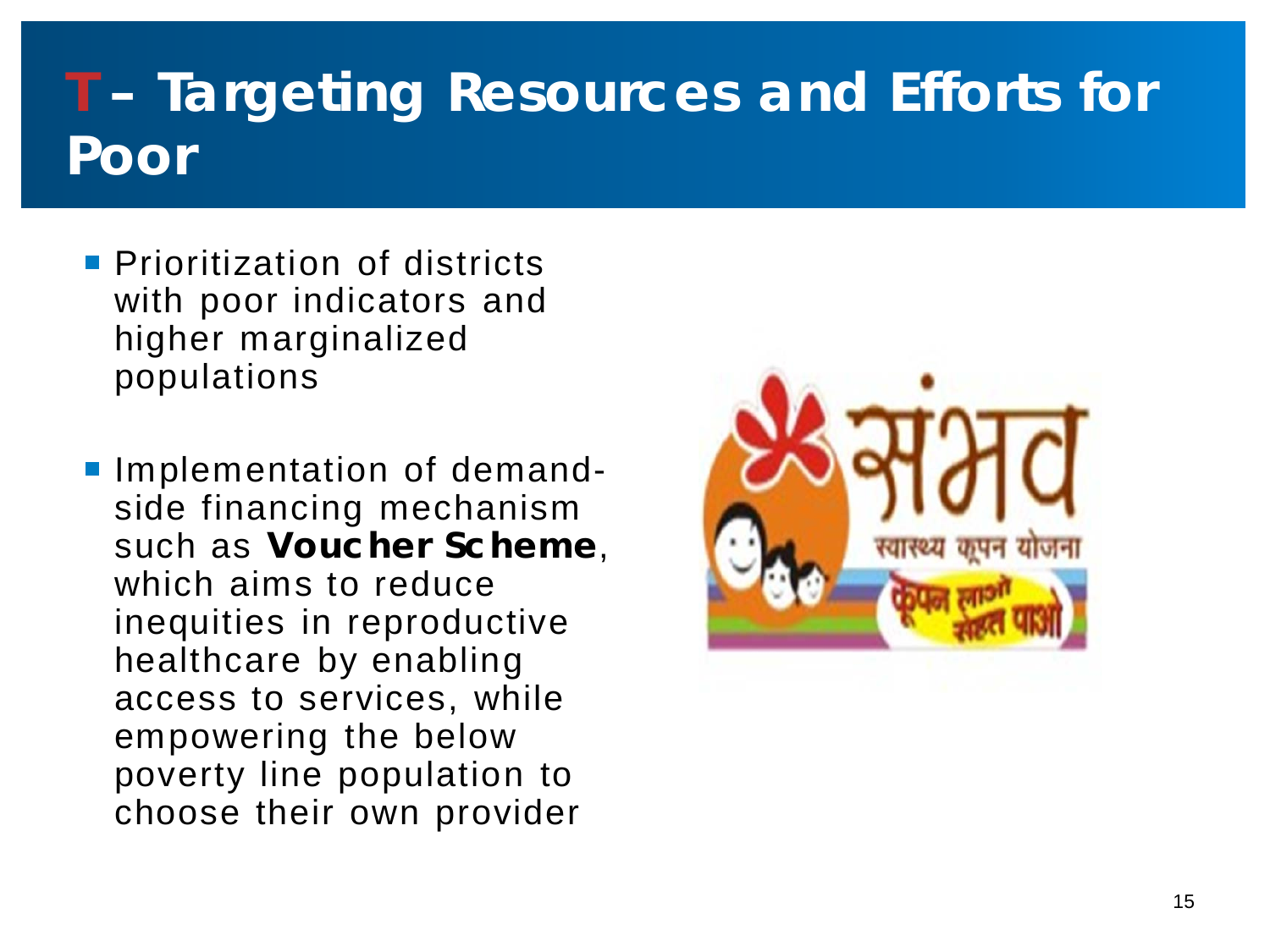### **Voucher Management System**

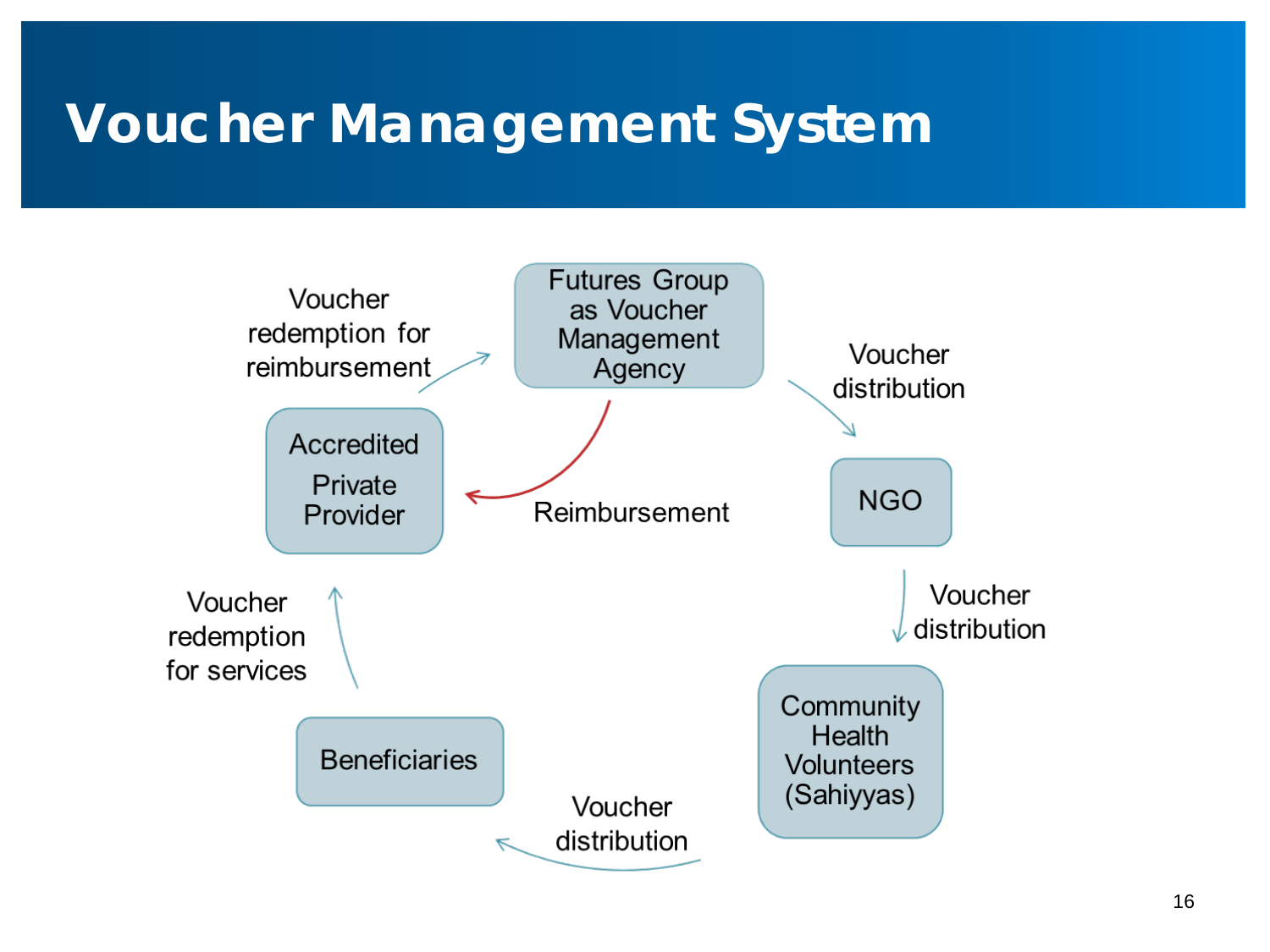### **Advantages of Voucher Schemes**

- **Demonstrate potential to increase CPR through introduction of** new contraceptive technologies
- **Target below-the-poverty-line (BPL) population**
- **Improve service coverage and enhanced demand**
- **Improve quality of services**
- Accredited private health facilities provide services to BPL families
- **Provide a choice of service providers**
- Create and manage a voucher system for availing predetermined RCH services
- **Establish linkages with other stakeholders**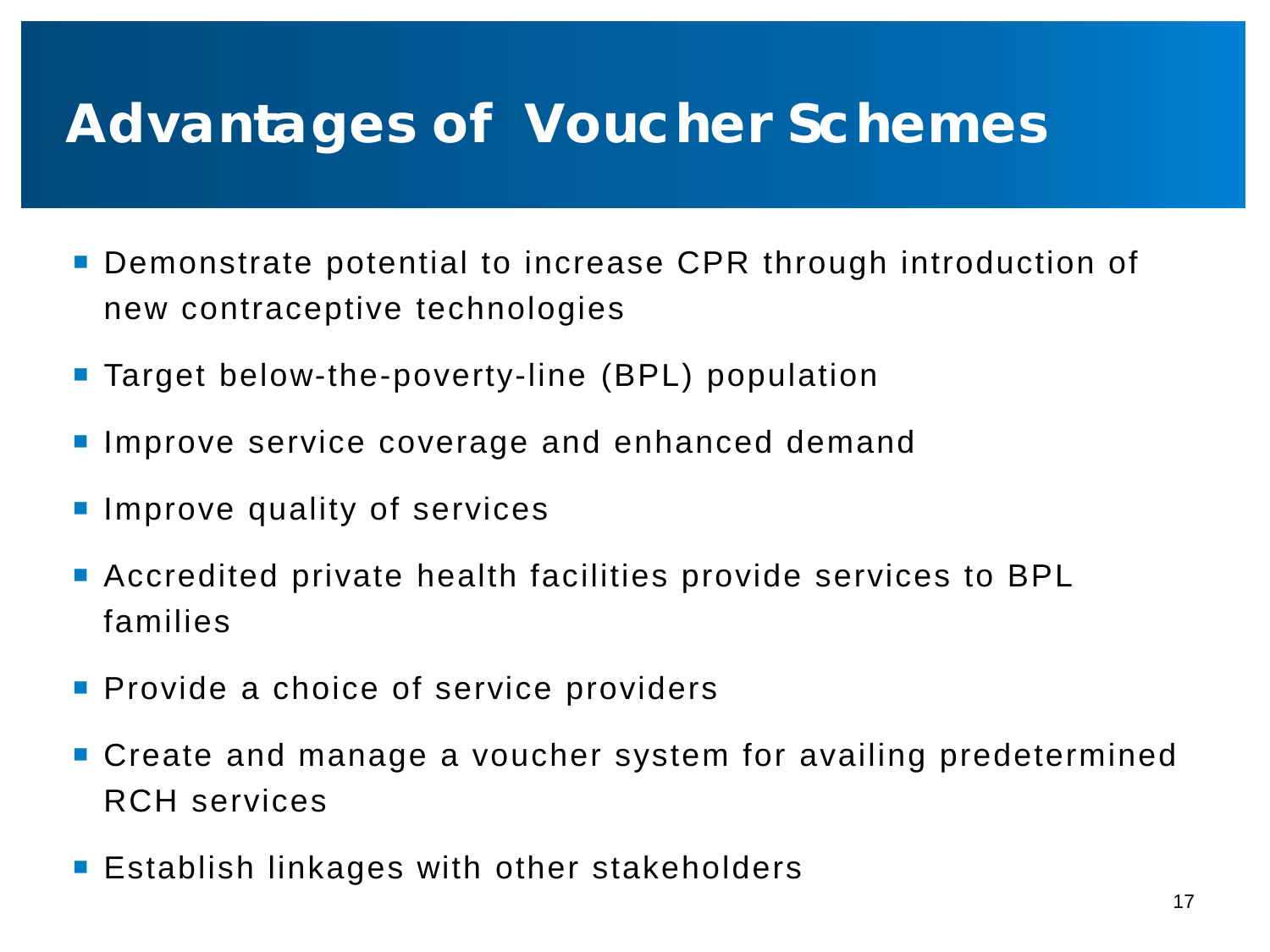## **Y – Yielding Public Private Partnerships**

- **Implementation of Mobile** Medical Units (MMUs) in partnership with NGOs to improve the accessibility to RCH and family planning services in un-served and underserved areas
- **108 MMUs being operated** by NGOs and reaching the poor



Photo courtesy of the Innovations in Family Planning Services Technical Assistance Project (ITAP)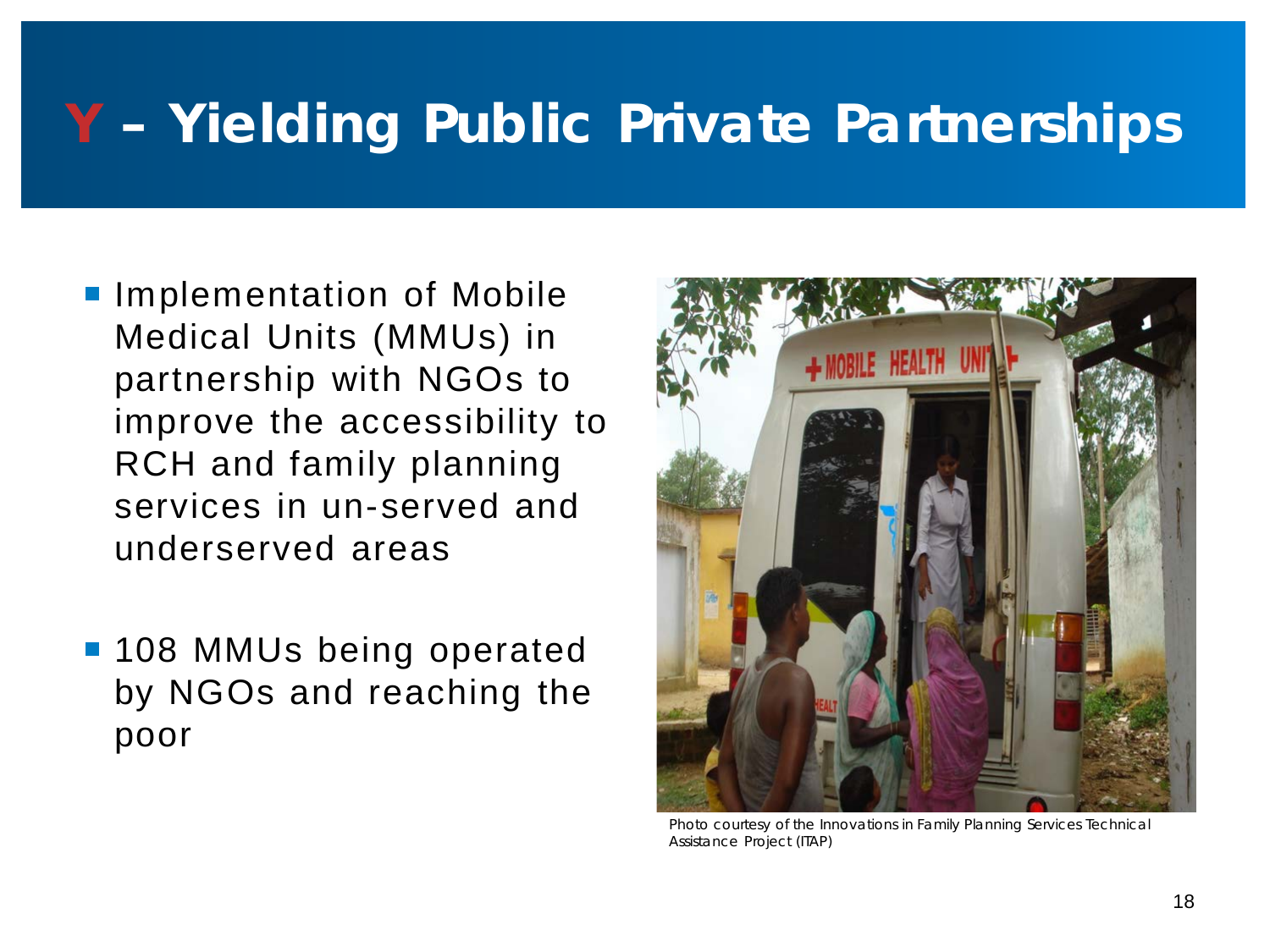## **Conclusion**

### **EQUITY framework facilitated:**

- A systematic and evidence-based effort to bring attention to improving FP access among the poor
- Government of Jharkhand's policy response to increase access to family planning services for the poor and target resources to reach the rural and urban poor